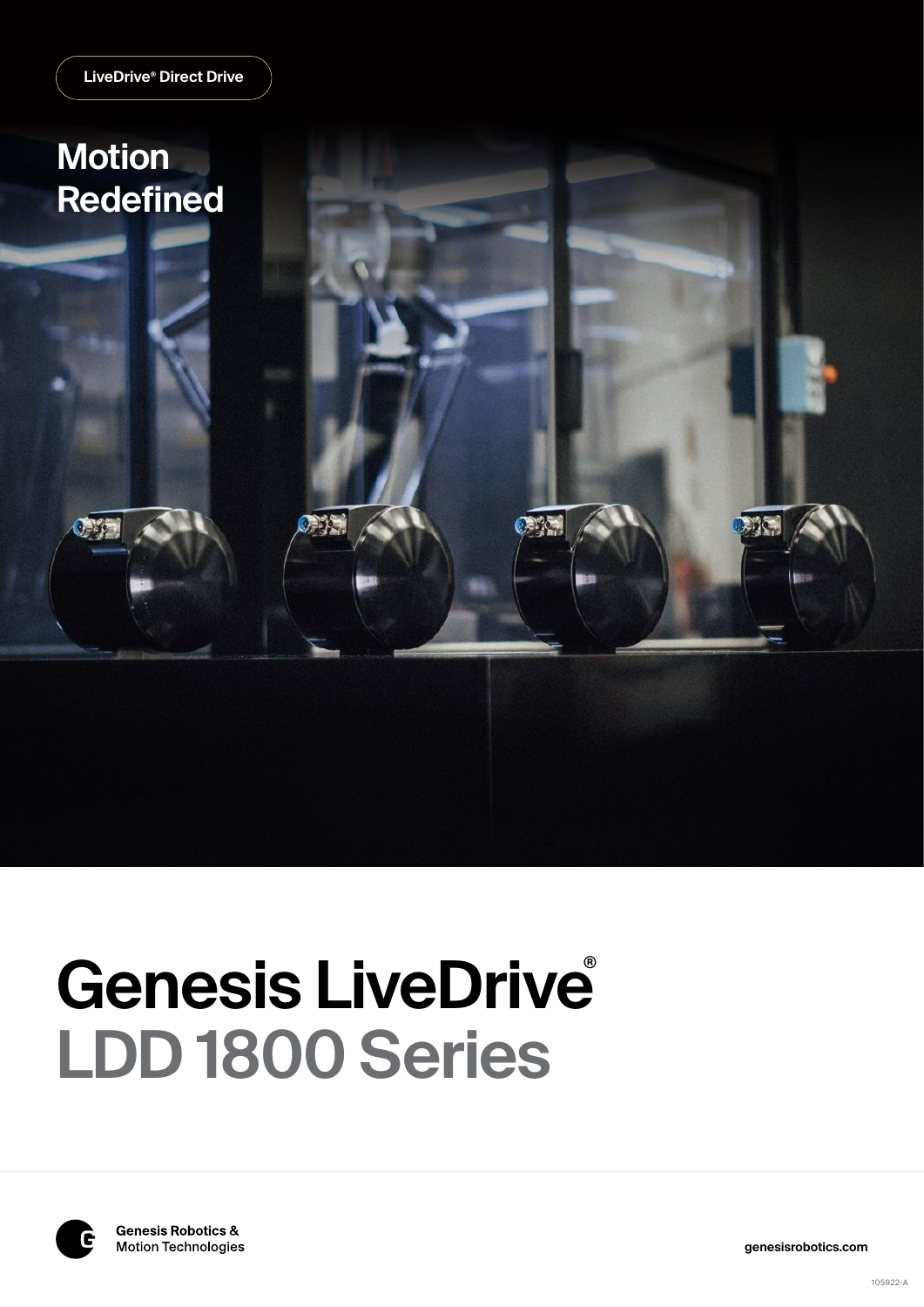# **The LiveDrive® Advantage**

**High torque direct-drive motors eliminate the need for gearbox components, creating higher throughput machines that are simple, compact and maintenance free.**

### **Features**

- 56 Nm 210 Nm peak torque
- IP67 housing
- High precision encoders with EnDat 2.2, HIPERFACE<sup>®</sup>, HIPERFACE DSL® and BiSS-C® protocol
- One cable technology with HIPERFACE DSL<sup>®</sup>
- Optional integrated holding brake, 18 Nm





# **Lower Inertia - Higher Acceleration Higher Torque Density – More Compact**



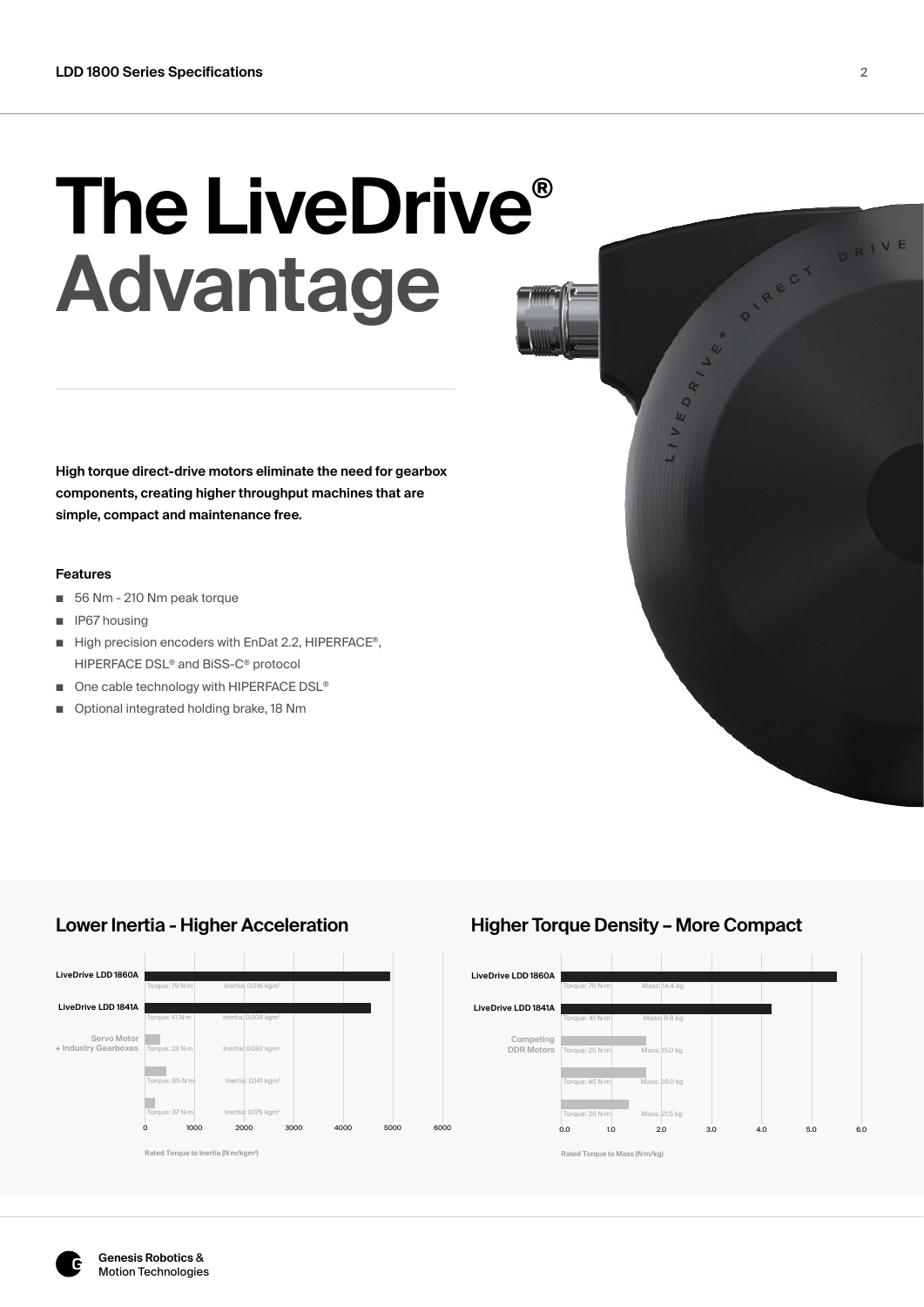



# **High Torque**

High torque density removes the need for a gearbox



# **Compact**

Compact form factor reduces machine footprint



# **Low Inertia**

Increases acceleration and stopping time for higher productivity and safety



### **Maintenance Free**

Design reduces total cost of ownership



# **High Precision**

Zero backlash and high precision absolute encoder feedback, supporting Hiperface®, Hiperface DSL®, Endat 2.2 and BiSS-C® protocols



# **LiveDrive Design**

Robust and innovative design simplifies machine operation and maintenance

**Compact Traditional Servo-Gearhead Drivetrain vs LiveDrive Direct Drive Actuator**

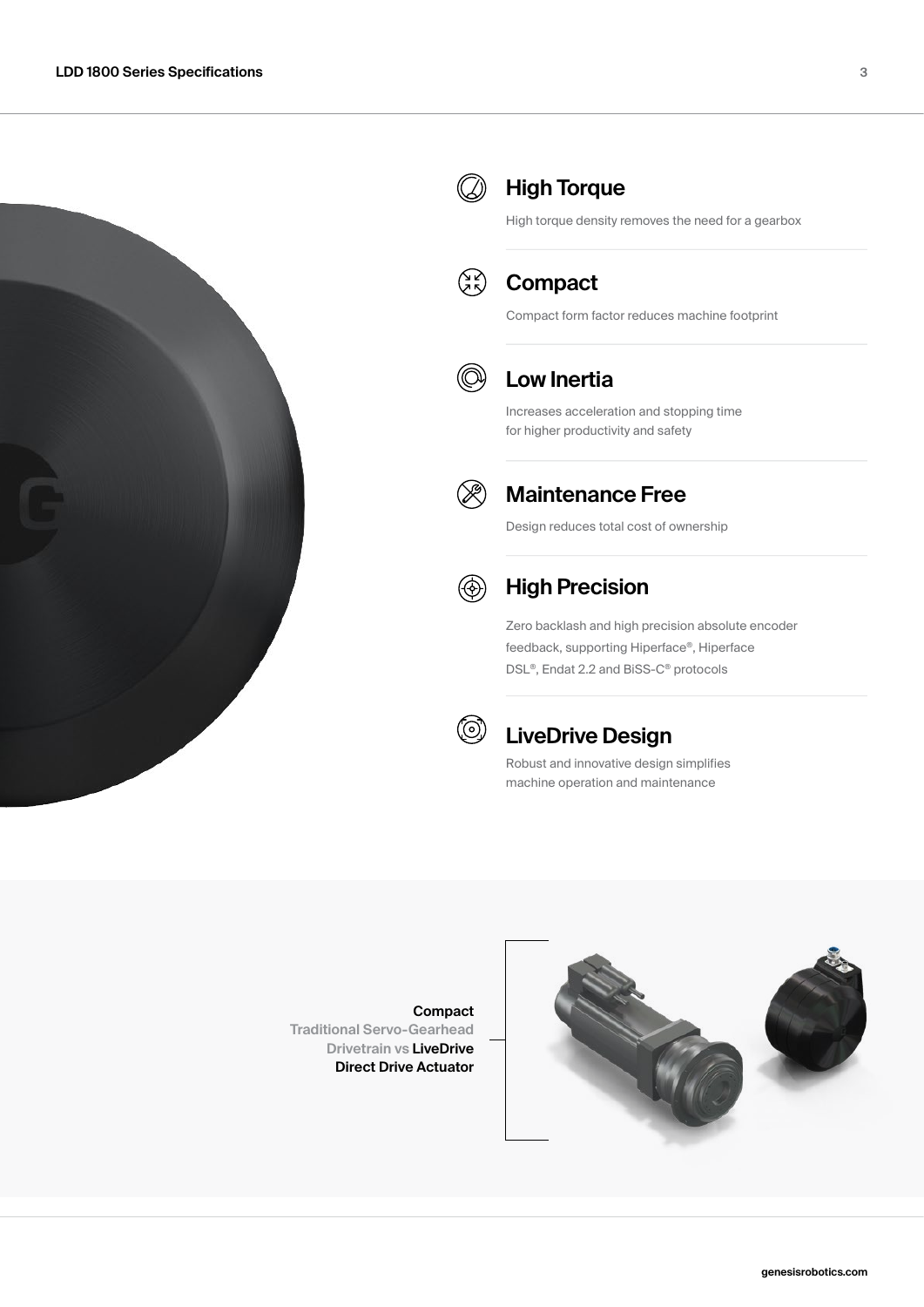# **LDD 1830 Series**

| <b>Models</b>                         |                              | 1830A-xx7-BA                                                       | 1830A-xx7-NA | 1830B-xx7-BA              | 1830B-xx7-NA |  |
|---------------------------------------|------------------------------|--------------------------------------------------------------------|--------------|---------------------------|--------------|--|
| <b>Size</b>                           |                              |                                                                    |              |                           |              |  |
| <b>Outer Diameter</b>                 | mm                           | 180                                                                | 180          | 180                       | 180          |  |
| Length                                | mm                           | 106                                                                | 106          | 106                       | 106          |  |
| Mass                                  | kg                           | 8.2                                                                | 7.3          | 8.2                       | 7.4          |  |
| Rotor Inertia                         | kgm <sup>2</sup>             | 0.0069                                                             | 0.0058       | 0.0069                    | 0.0058       |  |
| Performance                           |                              |                                                                    |              |                           |              |  |
| <b>Nominal Voltage</b>                | <b>VAC</b>                   | 480                                                                | 480          | 230                       | 230          |  |
| <b>Rated Power</b>                    | W                            | 837                                                                | 969          | 868                       | 997          |  |
| Continuous Torque <sup>1</sup>        | Nm                           | 22.5                                                               | 27.0         | 21.5                      | 25.5         |  |
| <b>Peak Torque</b>                    | Nm                           | 56                                                                 | 56           | 56                        | 56           |  |
| <b>Continuous Current<sup>1</sup></b> | Α                            | 2.1                                                                | 2.5          | 3.7                       | 4.4          |  |
| <b>Peak Current</b>                   | А                            | 4.9                                                                | 4.9          | 11.1                      | 11.1         |  |
| <b>Rated Speed</b>                    | rpm                          | 390                                                                | 370          | 425                       | 405          |  |
| <b>Maximum Speed</b>                  | rpm                          | 482                                                                | 482          | 530                       | 530          |  |
| <b>Max. Winding Temp</b>              | °C                           | 110                                                                | 110          | 110                       | 110          |  |
| <b>Holding Brake</b>                  | $\overline{\phantom{a}}$     | <b>18 Nm</b>                                                       | No Brake     | 18 Nm                     | No Brake     |  |
| <b>Electrical</b>                     |                              |                                                                    |              |                           |              |  |
| Line Resistance <sup>2</sup>          | $m\Omega$                    | 30.291                                                             | 30.291       | 7.164                     | 7.164        |  |
| Torque Constant <sup>3</sup>          | Nm/A                         | 10.9                                                               | 10.9         | 5.8                       | 5.8          |  |
| <b>Back EMF Constant<sup>3</sup></b>  | <b>V/krpm</b>                | 0.83                                                               | 0.83         | 0.37                      | 0.37         |  |
| <b>Mechanical</b>                     |                              |                                                                    |              |                           |              |  |
| Allowable Radial Load <sup>4</sup>    | N                            | ± 1300                                                             | ±1300        | ± 1300                    | ±1300        |  |
| Allowable Thrust Load <sup>4</sup>    | N                            | $+250/ -800$                                                       | $+250/ -800$ | $+250/ -800$              | $+250/ -800$ |  |
| Allowable Moment Load <sup>4</sup>    | Nm                           | ±75                                                                | $\pm\,75$    | ±75                       | ±75          |  |
| <b>Operating Noise</b>                | dBA                          | <65                                                                | <65          | <65                       | < 65         |  |
| <b>Protection Class</b>               | $\qquad \qquad \blacksquare$ | IP67                                                               | IP67         | IP67                      | IP67         |  |
| <b>Operation</b>                      |                              |                                                                    |              |                           |              |  |
| <b>Operating Ambient Temperature</b>  |                              |                                                                    |              | 0°C to 40°C (no freezing) |              |  |
| <b>Temperature Sensors</b>            |                              | PT1000 RTD                                                         |              |                           |              |  |
| Servo Drive Requirements <sup>5</sup> |                              | Compatible with industry servo drives, Minimum PWM frequency 8 kHz |              |                           |              |  |
| <b>Heat Sink</b>                      |                              | 300mm x 300mm x 13mm aluminum on all models                        |              |                           |              |  |

1. Continuous performance rated at 20°C ambient temperature and 0 rpm.<br>2. Line to line at motor terminals.

2. Line to line at motor terminals.<br>3. Normalized to 25°C ambient te 3. Normalized to 25°C ambient temperature.<br>4. Single allowable load in continuous operat

4. Single allowable load in continuous operation, where + direction is towards the motor (compression). For simultaneous loading please consult with Genesis Robotics applications engineering.<br>5. Performance depends on tuni

Performance depends on tuning parameters and may vary slightly between servo drive models. For additional details, contact Genesis Robotics applications engineering.

íC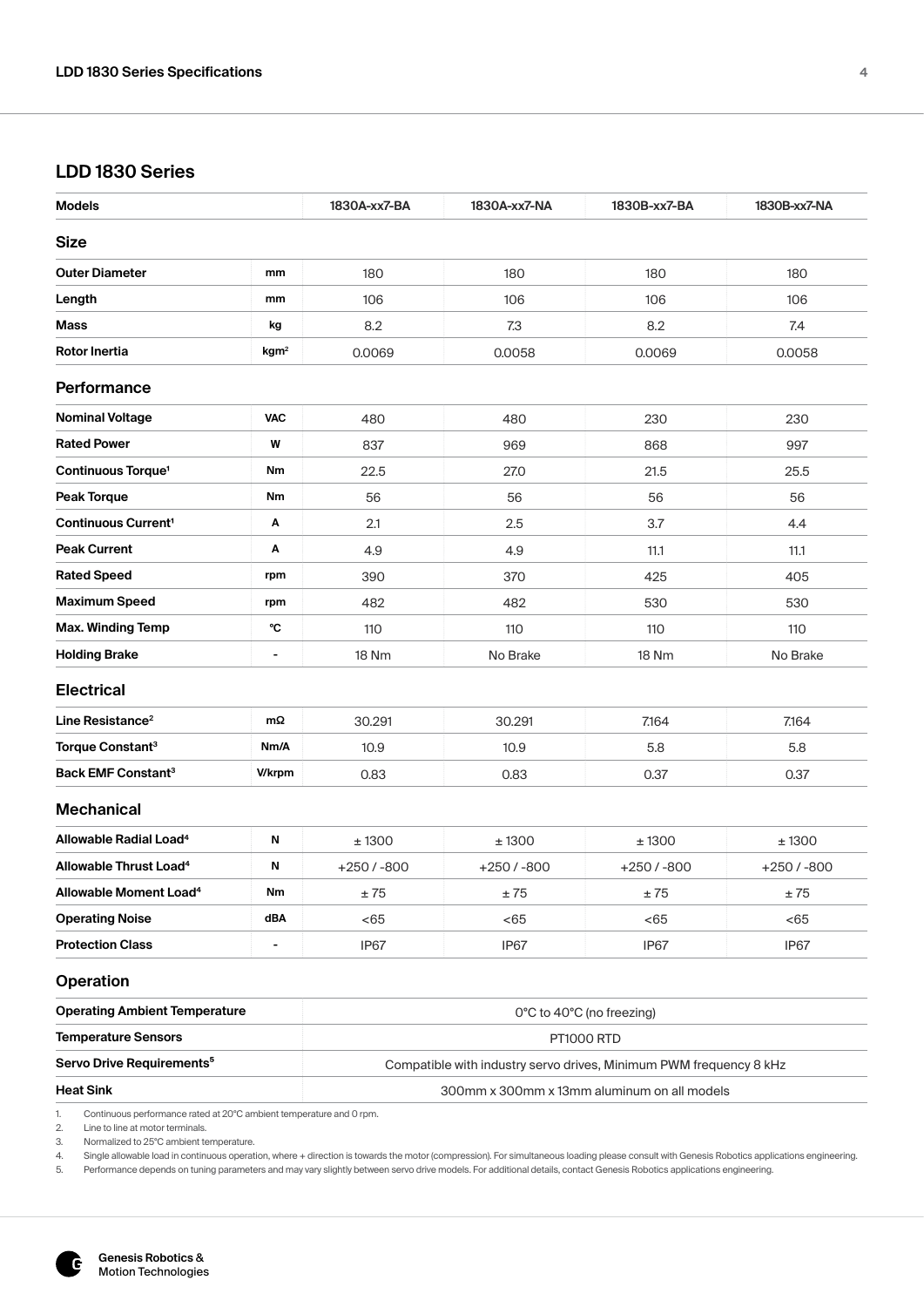### **LDD 1830 Features**

These features apply to all LDD 1800 series models. See the model configurations section for options.

| <b>Model Code</b> | <b>Encoder Options</b>                          | <b>Encoder Resolution</b>          | <b>Connector Interface</b> |
|-------------------|-------------------------------------------------|------------------------------------|----------------------------|
| -E1               | EnDat 2.2 absolute single-turn                  | 524 288 (19 bit)                   | M23 power, M12 encoder     |
| -H1               | HIPERFACE <sup>®</sup> absolute single-turn     | 128 sine/cosine periods/revolution | M23 power, M12 encoder     |
| -D1               | HIPERFACE DSL <sup>®</sup> absolute single-turn | 1048 576 (20 bit)                  | M23 one cable technology   |
| $-B1$             | BiSS-C <sup>®</sup> absolute single-turn        | 2 097 152 (21 bit)                 | M23 power, M12 encoder     |

# **Torque vs Speed 1830A (480 VAC) Torque vs Speed 1830B (230 VAC)**



# **Dimensions**



LDD 1830 with M23 and M12 connectors shown. One cable technology (M23 only) on HIPERFACE DSL® models.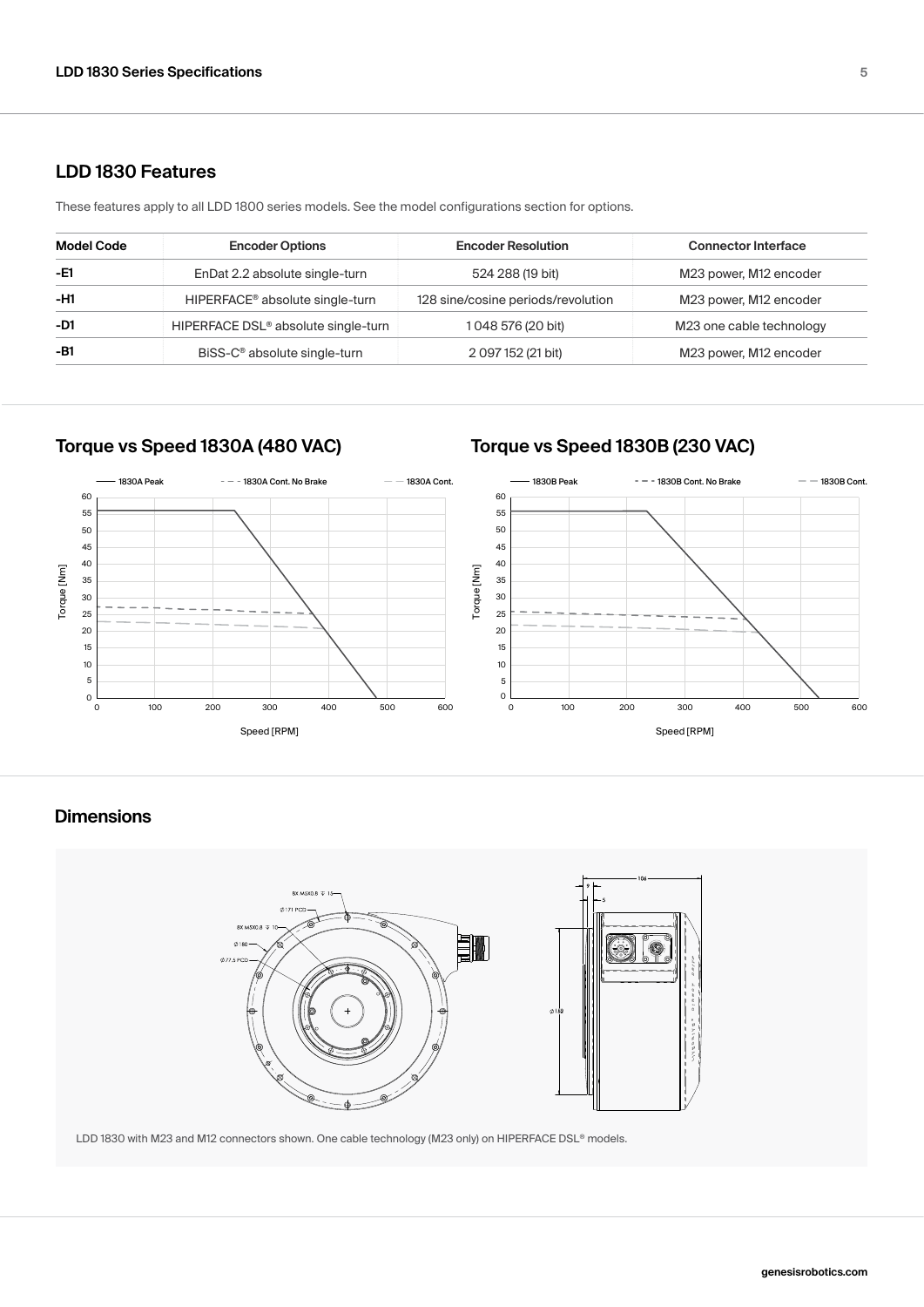# **LDD 1841 Series**

| <b>Models</b>                            |                          | 1841A-xx7-BA                                                       | 1841A-xx7-NA | 1841B-xx7-BA              | 1841B-xx7-NA |  |
|------------------------------------------|--------------------------|--------------------------------------------------------------------|--------------|---------------------------|--------------|--|
| <b>Size</b>                              |                          |                                                                    |              |                           |              |  |
| <b>Outer Diameter</b>                    | mm                       | 180                                                                | 180          | 180                       | 180          |  |
| Length                                   | mm                       | 131                                                                | 131          | 131                       | 131          |  |
| Mass                                     | kg                       | 10.7                                                               | 9.8          | 10.6                      | 9.8          |  |
| Rotor Inertia                            | kgm <sup>2</sup>         | 0.0104                                                             | 0.0092       | 0.0104                    | 0.0092       |  |
| <b>Performance</b>                       |                          |                                                                    |              |                           |              |  |
| <b>Nominal Voltage</b>                   | <b>VAC</b>               | 480                                                                | 480          | 230                       | 230          |  |
| <b>Rated Power</b>                       | W                        | 902                                                                | 967          | 825                       | 852          |  |
| Continuous Torque <sup>1</sup>           | Nm                       | 37.0                                                               | 41.0         | 38.5                      | 41.5         |  |
| Peak Torque                              | Nm                       | 110                                                                | 110          | 110                       | 110          |  |
| <b>Continuous Current<sup>1</sup></b>    | А                        | 2.3                                                                | 2.6          | 3.9                       | 4.2          |  |
| <b>Peak Current</b>                      | Α                        | 5.7                                                                | 5.7          | 11.6                      | 11.6         |  |
| <b>Rated Speed</b>                       | rpm                      | 265                                                                | 260          | 225                       | 220          |  |
| <b>Maximum Speed</b>                     | rpm                      | 311                                                                | 311          | 279                       | 279          |  |
| <b>Max. Winding Temp</b>                 | °C                       | 110                                                                | 110          | 110                       | 110          |  |
| <b>Holding Brake</b>                     | $\overline{\phantom{a}}$ | 18 Nm                                                              | No Brake     | 18 Nm                     | No Brake     |  |
| <b>Electrical</b>                        |                          |                                                                    |              |                           |              |  |
| Line Resistance <sup>2</sup>             | mΩ                       | 28.629                                                             | 28.629       | 7.607                     | 7.607        |  |
| Torque Constant <sup>3</sup>             | Nm/A                     | 16.0                                                               | 16.0         | 10.0                      | 10.0         |  |
| <b>Back EMF Constant<sup>3</sup></b>     | <b>V/krpm</b>            | 1.26                                                               | 1.26         | 0.67                      | 0.67         |  |
| <b>Mechanical</b>                        |                          |                                                                    |              |                           |              |  |
| Allowable Radial Load <sup>4</sup>       | N                        | ±1400                                                              | ±1400        | ± 1400                    | ± 1400       |  |
| <b>Allowable Thrust Load<sup>4</sup></b> | Ν                        | $+250/ -800$                                                       | $+250/ -800$ | $+250/ -800$              | $+250/ -800$ |  |
| Allowable Moment Load <sup>4</sup>       | Nm                       | ±120                                                               | ±120         | ± 120                     | $\pm$ 120    |  |
| <b>Operating Noise</b>                   | dBA                      | < 65                                                               | < 65         | < 65                      | < 65         |  |
| <b>Protection Class</b>                  | $\overline{\phantom{a}}$ | IP67                                                               | IP67         | IP67                      | IP67         |  |
| <b>Operation</b>                         |                          |                                                                    |              |                           |              |  |
| <b>Operating Ambient Temperature</b>     |                          |                                                                    |              | 0°C to 40°C (no freezing) |              |  |
| <b>Temperature Sensors</b>               |                          | <b>PT1000 RTD</b>                                                  |              |                           |              |  |
| Servo Drive Requirements <sup>5</sup>    |                          | Compatible with industry servo drives, Minimum PWM frequency 8 kHz |              |                           |              |  |
| <b>Heat Sink</b>                         |                          | 300mm x 300mm x 13mm aluminum on all models                        |              |                           |              |  |

1. Continuous performance rated at 20°C ambient temperature and 0 rpm.<br>2. Line to line at motor terminals.

2. Line to line at motor terminals.<br>3. Normalized to 25°C ambient te 3. Normalized to 25°C ambient temperature.<br>4. Single allowable load in continuous operat

4. Single allowable load in continuous operation, where + direction is towards the motor (compression). For simultaneous loading please consult with Genesis Robotics applications engineering.

5. Performance depends on tuning parameters and may vary slightly between servo drive models. For additional details, contact Genesis Robotics applications engineering.

íC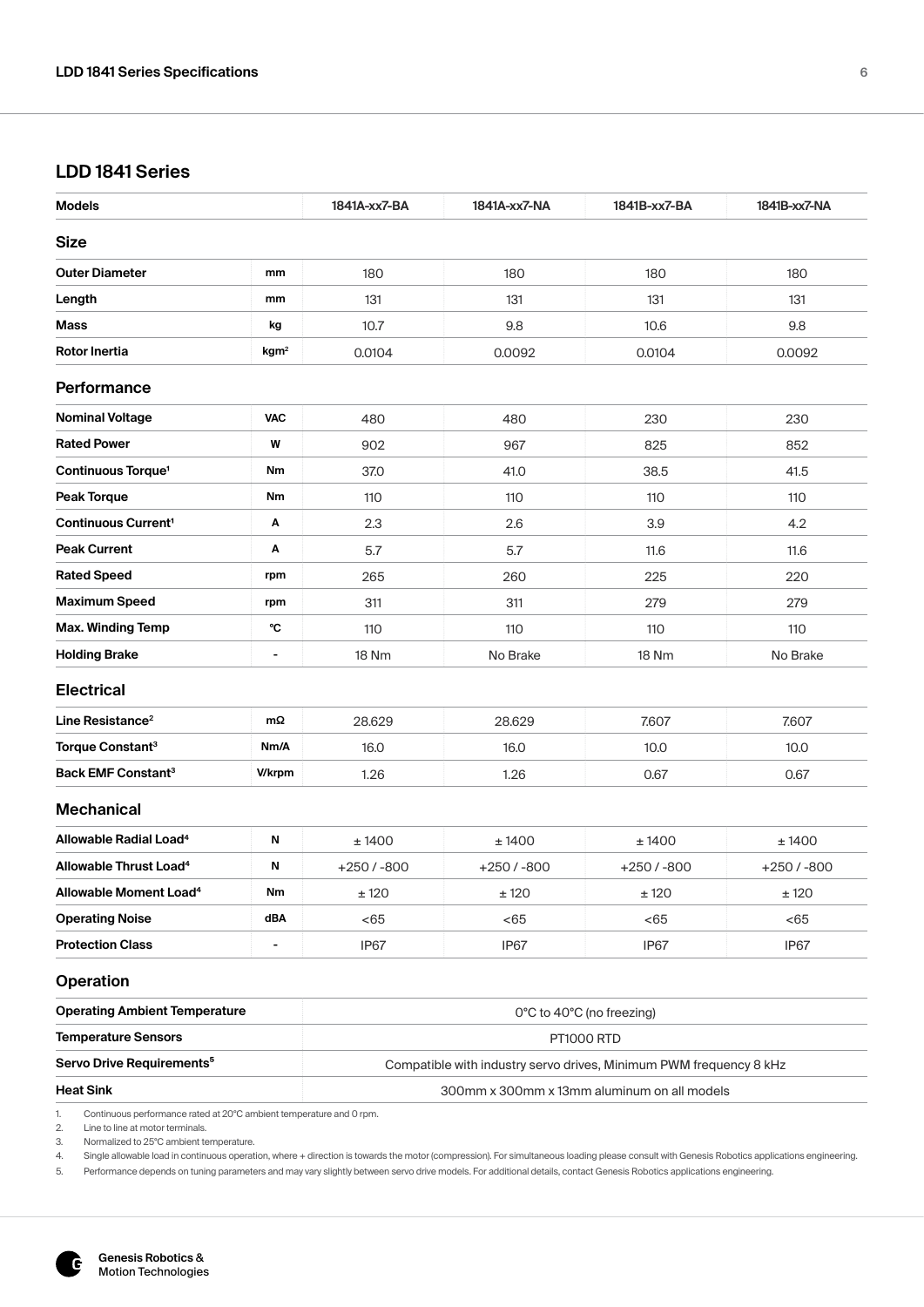### **LDD 1841 Features**

These features apply to all LDD 1800 series models. See the model configurations section for options.

| Model Code | <b>Encoder Options</b>                          | <b>Encoder Resolution</b>          | <b>Connector Interface</b> |
|------------|-------------------------------------------------|------------------------------------|----------------------------|
| -E1        | EnDat 2.2 absolute single-turn                  | 524 288 (19 bit)                   | M23 power, M12 encoder     |
| -H1        | HIPERFACE <sup>®</sup> absolute single-turn     | 128 sine/cosine periods/revolution | M23 power, M12 encoder     |
| $-D1$      | HIPERFACE DSL <sup>®</sup> absolute single-turn | 1 048 576 (20 bit)                 | M23 one cable technology   |
| -B1        | BiSS-C <sup>®</sup> absolute single-turn        | 2 097 152 (21 bit)                 | M23 power, M12 encoder     |

# **Torque vs Speed 1841A (480 VAC) Torque vs Speed 1841B (230 VAC)**



### **Dimensions**



LDD 1841 with M23 and M12 connectors shown. One cable technology (M23 only) on HIPERFACE DSL® models.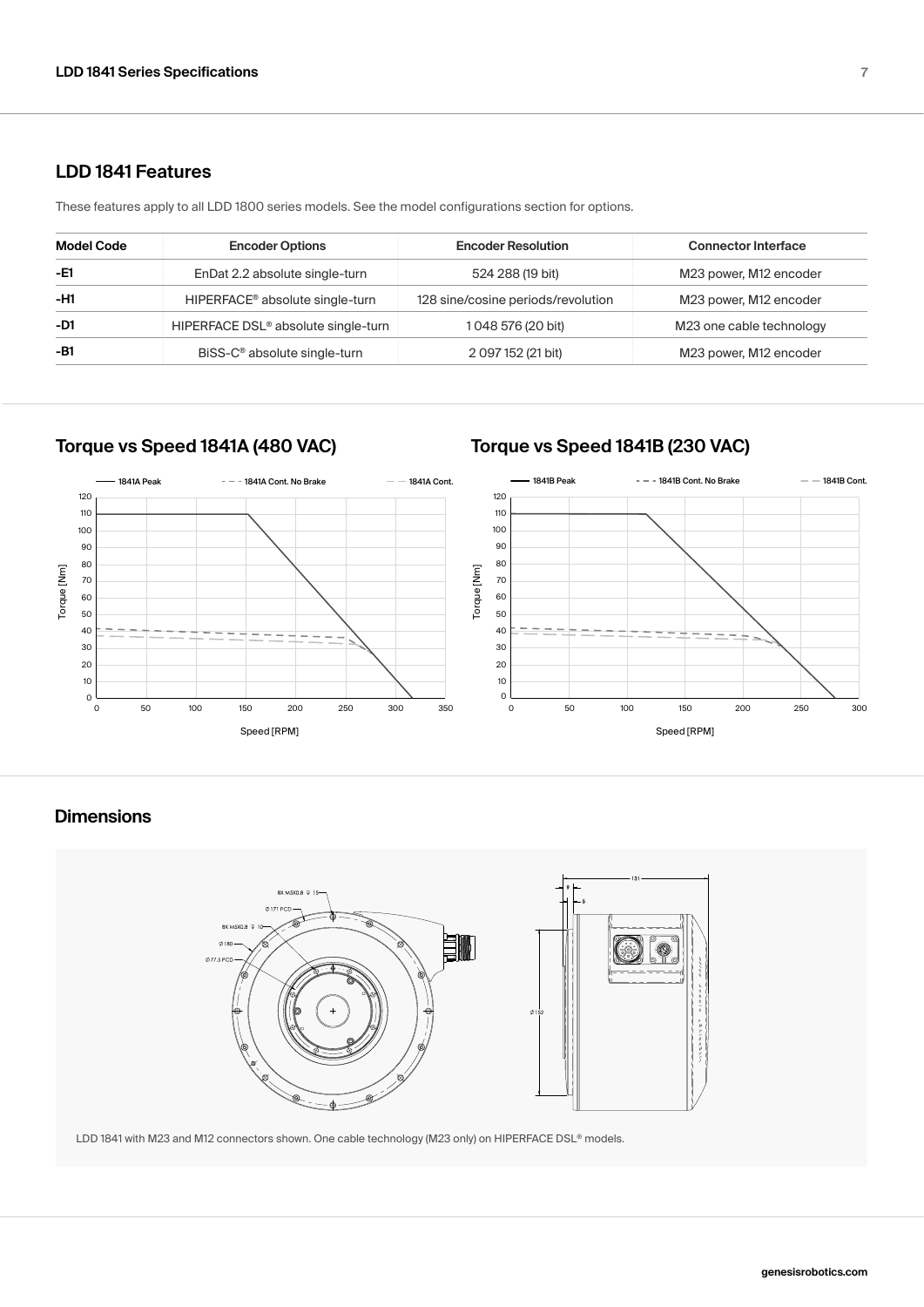# **LDD 1850 Series**

| <b>Models</b>                         |                          | 1850A-xx7-BA                                                       | 1850A-xx7-NA | 1850B-xx7-BA              | 1850B-xx7-NA |  |
|---------------------------------------|--------------------------|--------------------------------------------------------------------|--------------|---------------------------|--------------|--|
| <b>Size</b>                           |                          |                                                                    |              |                           |              |  |
| <b>Outer Diameter</b>                 | mm                       | 180                                                                | 180          | 180                       | 180          |  |
| Length                                | mm                       | 157                                                                | 157          | 157                       | 157          |  |
| Mass                                  | kg                       | 13.1                                                               | 12.2         | 13.0                      | 12.1         |  |
| <b>Rotor Inertia</b>                  | kgm <sup>2</sup>         | 0.0138                                                             | 0.0127       | 0.0138                    | 0.0127       |  |
| Performance                           |                          |                                                                    |              |                           |              |  |
| <b>Nominal Voltage</b>                | <b>VAC</b>               | 480                                                                | 480          | 230                       | 230          |  |
| <b>Rated Power</b>                    | W                        | 1308                                                               | 1382         | 1236                      | 1297         |  |
| <b>Continuous Torque<sup>1</sup></b>  | Nm                       | 59.5                                                               | 65.5         | 63.0                      | 68.5         |  |
| <b>Peak Torque</b>                    | Nm                       | 160                                                                | 160          | 160                       | 160          |  |
| <b>Continuous Current<sup>1</sup></b> | Α                        | 2.8                                                                | 3.1          | 5.6                       | 6.0          |  |
| <b>Peak Current</b>                   | Α                        | 8.1                                                                | 8.1          | 14.4                      | 14.4         |  |
| <b>Rated Speed</b>                    | rpm                      | 225                                                                | 220          | 200                       | 195          |  |
| <b>Maximum Speed</b>                  | rpm                      | 287                                                                | 287          | 256                       | 256          |  |
| <b>Max. Winding Temp</b>              | °C                       | 110                                                                | 110          | 110                       | 110          |  |
| <b>Holding Brake</b>                  | $\overline{\phantom{a}}$ | 18 Nm                                                              | No Brake     | 18 Nm                     | No Brake     |  |
| <b>Electrical</b>                     |                          |                                                                    |              |                           |              |  |
| Line Resistance <sup>2</sup>          | mΩ                       | 23.161                                                             | 23.161       | 6.303                     | 6.303        |  |
| Torque Constant <sup>3</sup>          | Nm/A                     | 21.4                                                               | 21.4         | 11.4                      | 11.4         |  |
| <b>Back EMF Constant<sup>3</sup></b>  | <b>Wkrpm</b>             | 1.43                                                               | 1.43         | 0.77                      | 0.77         |  |
| <b>Mechanical</b>                     |                          |                                                                    |              |                           |              |  |
| Allowable Radial Load <sup>4</sup>    | N                        | ± 1500                                                             | ±1500        | ±1500                     | ± 1500       |  |
| Allowable Thrust Load <sup>4</sup>    | N                        | $+250/ -800$                                                       | $+250/ -800$ | $+250/ -800$              | $+250/ -800$ |  |
| Allowable Moment Load <sup>4</sup>    | Nm                       | ±160                                                               | ±160         | ±160                      | ±160         |  |
| <b>Operating Noise</b>                | dBA                      | < 65                                                               | < 65         | <65                       | < 65         |  |
| <b>Protection Class</b>               |                          | IP67                                                               | IP67         | IP67                      | IP67         |  |
| <b>Operation</b>                      |                          |                                                                    |              |                           |              |  |
| <b>Operating Ambient Temperature</b>  |                          |                                                                    |              | 0°C to 40°C (no freezing) |              |  |
| <b>Temperature Sensors</b>            |                          | <b>PT1000 RTD</b>                                                  |              |                           |              |  |
| Servo Drive Requirements <sup>5</sup> |                          | Compatible with industry servo drives, Minimum PWM frequency 8 kHz |              |                           |              |  |
| <b>Heat Sink</b>                      |                          | 400mm x 400mm x 13mm aluminum on all models                        |              |                           |              |  |

2. Line to line at motor terminals.<br>3. Normalized to 25°C ambient te 3. Normalized to 25°C ambient temperature.<br>4. Single allowable load in continuous operati

4. Single allowable load in continuous operation, where + direction is towards the motor (compression). For simultaneous loading please consult with Genesis Robotics applications engineering.<br>5. Performance depends on tuni

Performance depends on tuning parameters and may vary slightly between servo drive models. For additional details, contact Genesis Robotics applications engineering.

íC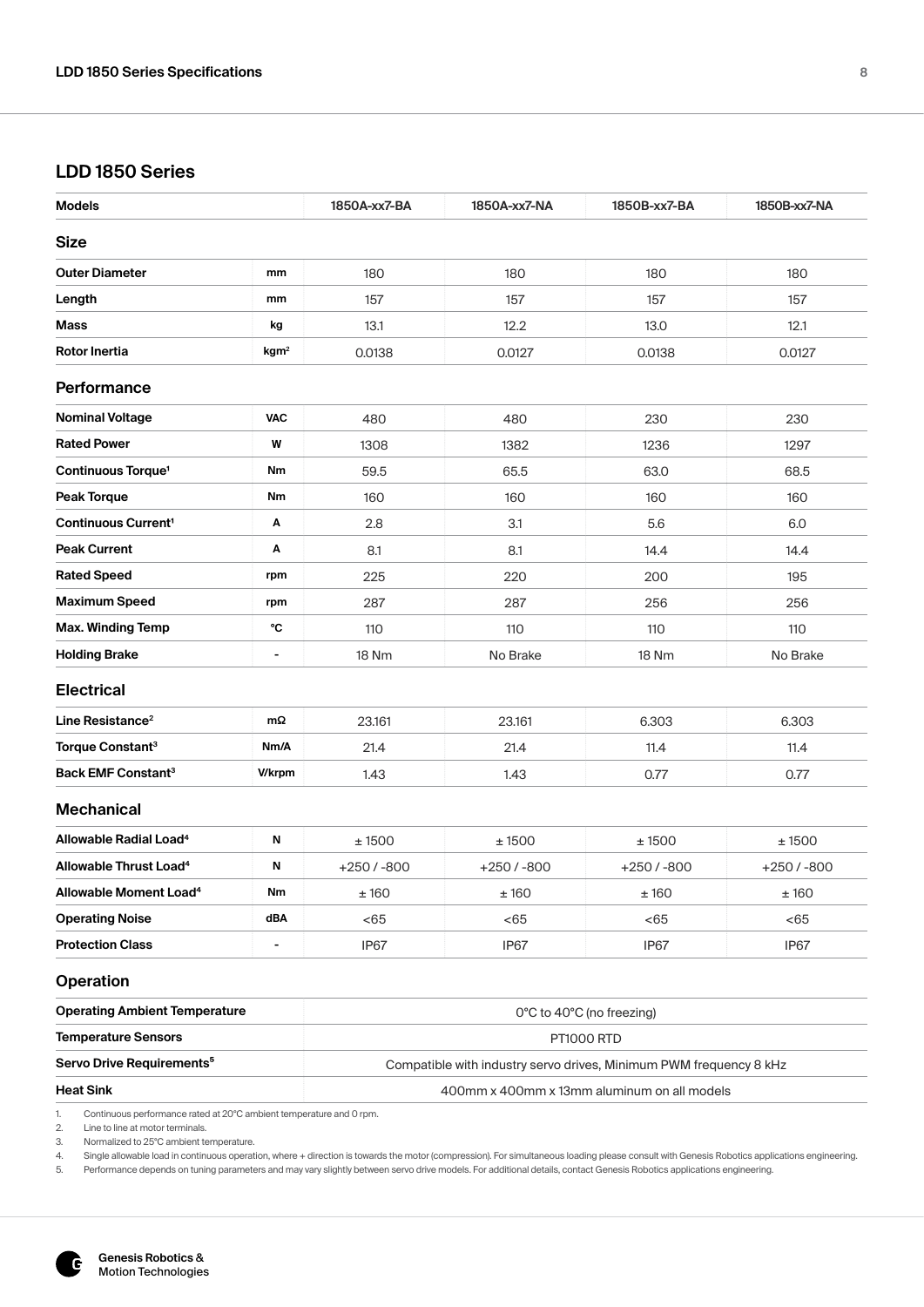### **LDD 1850 Features**

These features apply to all LDD 1800 series models. See the model configurations section for options.

| <b>Model Code</b> | <b>Encoder Options</b>                          | <b>Encoder Resolution</b>          | <b>Connector Interface</b> |
|-------------------|-------------------------------------------------|------------------------------------|----------------------------|
| -E1               | EnDat 2.2 absolute single-turn                  | 524 288 (19 bit)                   | M23 power, M12 encoder     |
| -H1               | HIPERFACE <sup>®</sup> absolute single-turn     | 128 sine/cosine periods/revolution | M23 power, M12 encoder     |
| -D1               | HIPERFACE DSL <sup>®</sup> absolute single-turn | 1 048 576 (20 bit)                 | M23 one cable technology   |
| $-B1$             | BiSS-C <sup>®</sup> absolute single-turn        | 2 097 152 (21 bit)                 | M23 power, M12 encoder     |

# **Torque vs Speed 1850A (480 VAC) Torque vs Speed 1850B (230 VAC)**



# **Dimensions**



LDD 1850 with M23 and M12 connectors shown. One cable technology (M23 only) on HIPERFACE DSL® models.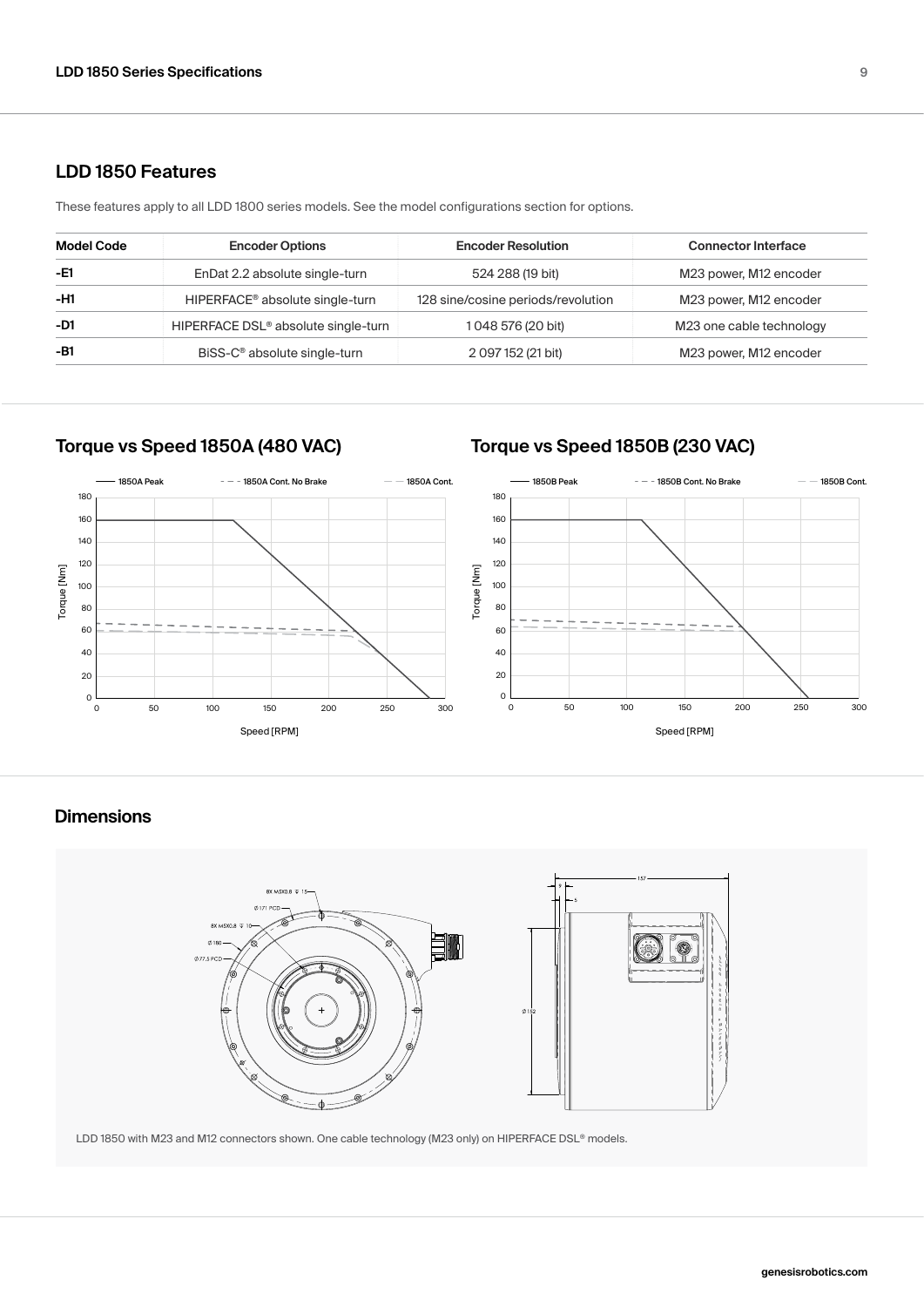# **LDD 1860 Series**

| <b>Models</b>                            |                          | 1860A-xx7-BA                                                       | 1860A-xx7-NA | 1860B-xx7-BA              | 1860B-xx7-NA |  |
|------------------------------------------|--------------------------|--------------------------------------------------------------------|--------------|---------------------------|--------------|--|
| <b>Size</b>                              |                          |                                                                    |              |                           |              |  |
| <b>Outer Diameter</b>                    | mm                       | 180                                                                | 180          | 180                       | 180          |  |
| Length                                   | mm                       | 182                                                                | 182          | 182                       | 182          |  |
| Mass                                     | kg                       | 15.3                                                               | 14.4         | 15.4                      | 14.5         |  |
| Rotor Inertia                            | kgm <sup>2</sup>         | 0.0173                                                             | 0.0161       | 0.0173                    | 0.0161       |  |
| <b>Performance</b>                       |                          |                                                                    |              |                           |              |  |
| <b>Nominal Voltage</b>                   | <b>VAC</b>               | 480                                                                | 480          | 230                       | 230          |  |
| <b>Rated Power</b>                       | W                        | 1462                                                               | 1535         | 1550                      | 1650         |  |
| Continuous Torque <sup>1</sup>           | Nm                       | 72.0                                                               | 78.5         | 71.0                      | 77.5         |  |
| <b>Peak Torque</b>                       | Nm                       | 210                                                                | 210          | 210                       | 210          |  |
| <b>Continuous Current<sup>1</sup></b>    | Α                        | 3.3                                                                | 3.5          | 6.7                       | 7.3          |  |
| <b>Peak Current</b>                      | Α                        | 10.6                                                               | 10.6         | 21.3                      | 21.3         |  |
| <b>Rated Speed</b>                       | rpm                      | 210                                                                | 205          | 235                       | 230          |  |
| <b>Maximum Speed</b>                     | rpm                      | 267                                                                | 267          | 285                       | 285          |  |
| <b>Max. Winding Temp</b>                 | °C                       | 110                                                                | 110          | 110                       | 110          |  |
| <b>Holding Brake</b>                     | $\overline{a}$           | 18 Nm                                                              | No Brake     | 18 Nm                     | No Brake     |  |
| <b>Electrical</b>                        |                          |                                                                    |              |                           |              |  |
| Line Resistance <sup>2</sup>             | mΩ                       | 18.842                                                             | 18.842       | 4.439                     | 4.439        |  |
| Torque Constant <sup>3</sup>             | Nm/A                     | 22.2                                                               | 22.2         | 10.7                      | 10.7         |  |
| <b>Back EMF Constant<sup>3</sup></b>     | <b>Wkrpm</b>             | 1.52                                                               | 1.52         | 0.69                      | 0.69         |  |
| <b>Mechanical</b>                        |                          |                                                                    |              |                           |              |  |
| Allowable Radial Load <sup>4</sup>       | N                        | ± 1650                                                             | ±1650        | ±1650                     | ±1650        |  |
| <b>Allowable Thrust Load<sup>4</sup></b> | N                        | $+250/ -800$                                                       | $+250/ -800$ | $+250/ -800$              | $+250/ -800$ |  |
| Allowable Moment Load <sup>4</sup>       | Nm                       | $\pm 200$                                                          | ±200         | ±200                      | $\pm\,200$   |  |
| <b>Operating Noise</b>                   | dBA                      | < 65                                                               | < 65         | <65                       | < 65         |  |
| <b>Protection Class</b>                  | $\overline{\phantom{0}}$ | IP67                                                               | IP67         | IP67                      | IP67         |  |
| <b>Operation</b>                         |                          |                                                                    |              |                           |              |  |
| <b>Operating Ambient Temperature</b>     |                          |                                                                    |              | 0°C to 40°C (no freezing) |              |  |
| <b>Temperature Sensors</b>               |                          | <b>PT1000 RTD</b>                                                  |              |                           |              |  |
| Servo Drive Requirements <sup>5</sup>    |                          | Compatible with industry servo drives, Minimum PWM frequency 8 kHz |              |                           |              |  |
| <b>Heat Sink</b>                         |                          | 400mm x 400mm x 13mm aluminum on all models                        |              |                           |              |  |

1. Continuous performance rated at 20°C ambient temperature and 0 rp<br>2. Line to line at motor terminals.

2. Line to line at motor terminals.<br>3. Normalized to 25°C ambient te

3. Normalized to 25°C ambient temperature.<br>4. Single allowable load in continuous operati

4. Single allowable load in continuous operation, where + direction is towards the motor (compression). For simultaneous loading please consult with Genesis Robotics applications engineering.<br>5. Performance depends on tuni

Performance depends on tuning parameters and may vary slightly between servo drive models. For additional details, contact Genesis Robotics applications engineering.

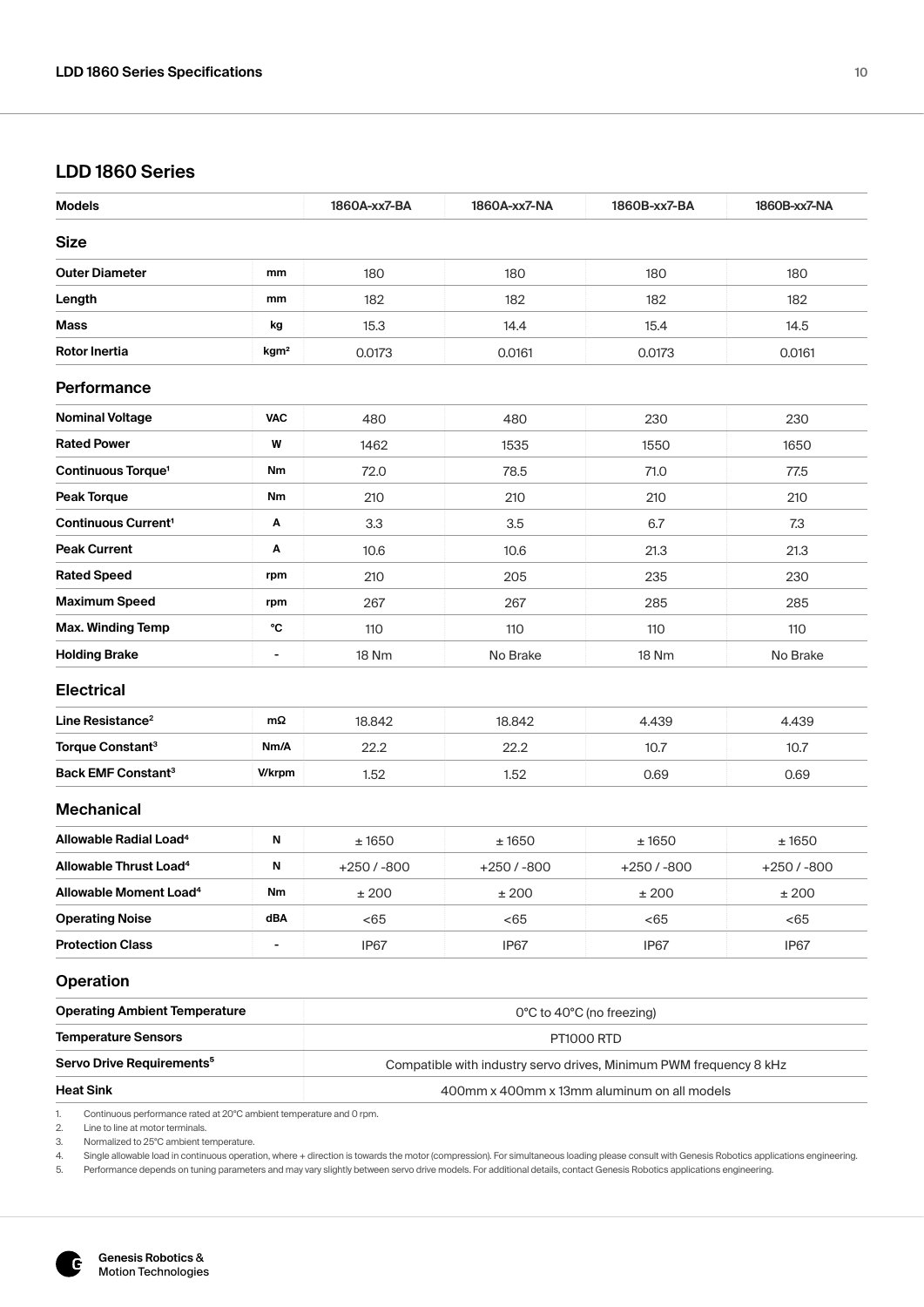### **LDD 1860 Features**

These features apply to all LDD 1800 series models. See the model configurations section for options.

| Model Code | <b>Encoder Options</b>                          | <b>Encoder Resolution</b>          | <b>Connector Interface</b> |
|------------|-------------------------------------------------|------------------------------------|----------------------------|
| -E1        | EnDat 2.2 absolute single-turn                  | 524 288 (19 bit)                   | M23 power, M12 encoder     |
| -H1        | HIPERFACE <sup>®</sup> absolute single-turn     | 128 sine/cosine periods/revolution | M23 power, M12 encoder     |
| $-D1$      | HIPERFACE DSL <sup>®</sup> absolute single-turn | 1 048 576 (20 bit)                 | M23 one cable technology   |
| -B1        | BiSS-C <sup>®</sup> absolute single-turn        | 2 097 152 (21 bit)                 | M23 power, M12 encoder     |

# **Torque vs Speed 1860A (480 VAC) Torque vs Speed 1860B (230 VAC)**



### **Dimensions**



LDD 1860 with M23 and M12 connectors shown. One cable technology (M23 only) on HIPERFACE DSL® models.